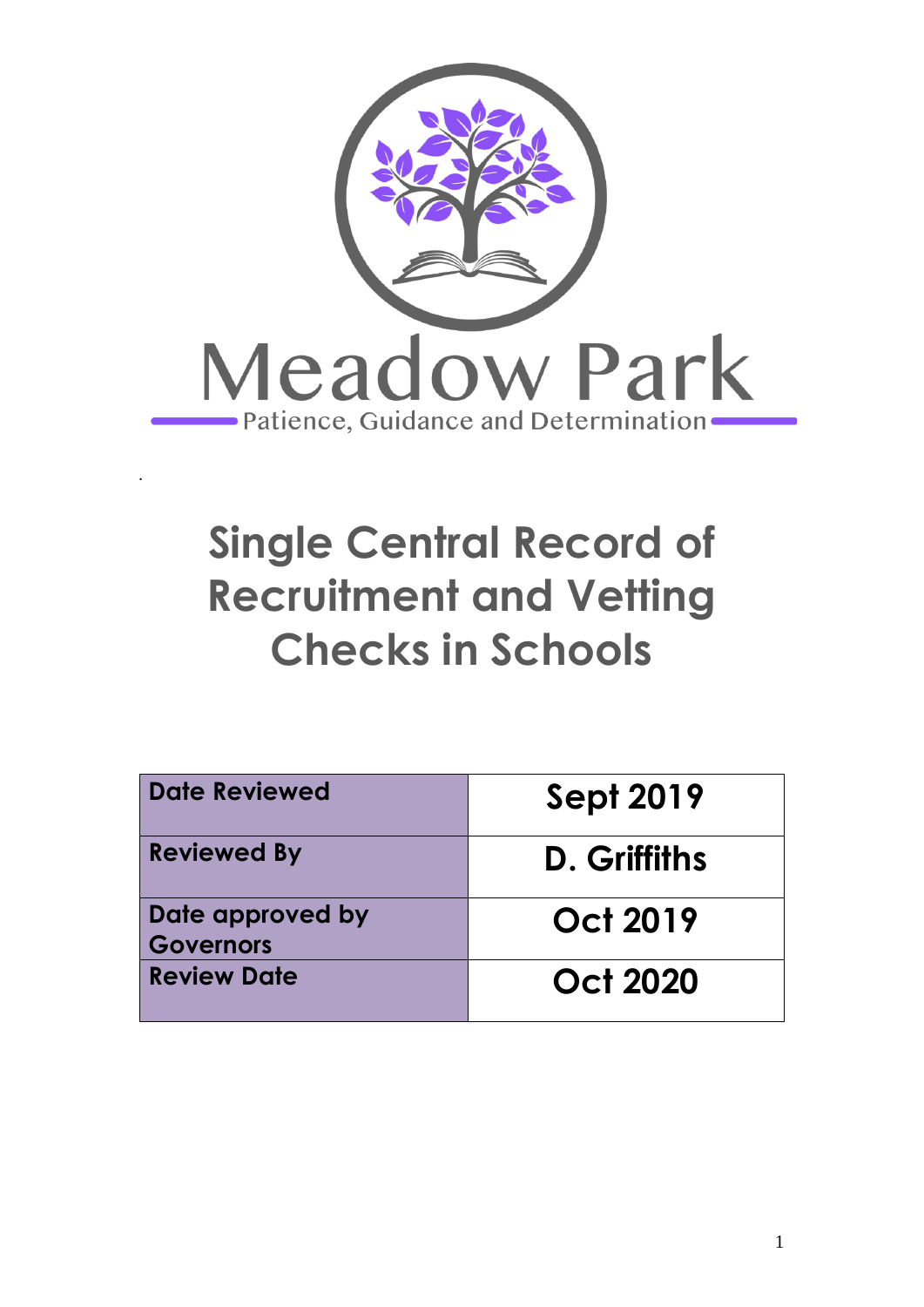

# **GUIDANCE:**

# **SINGLE CENTRAL RECORD OF RECRUITMENT AND VETTING CHECKS IN SCHOOLS v 2.0 Issued: July 2012**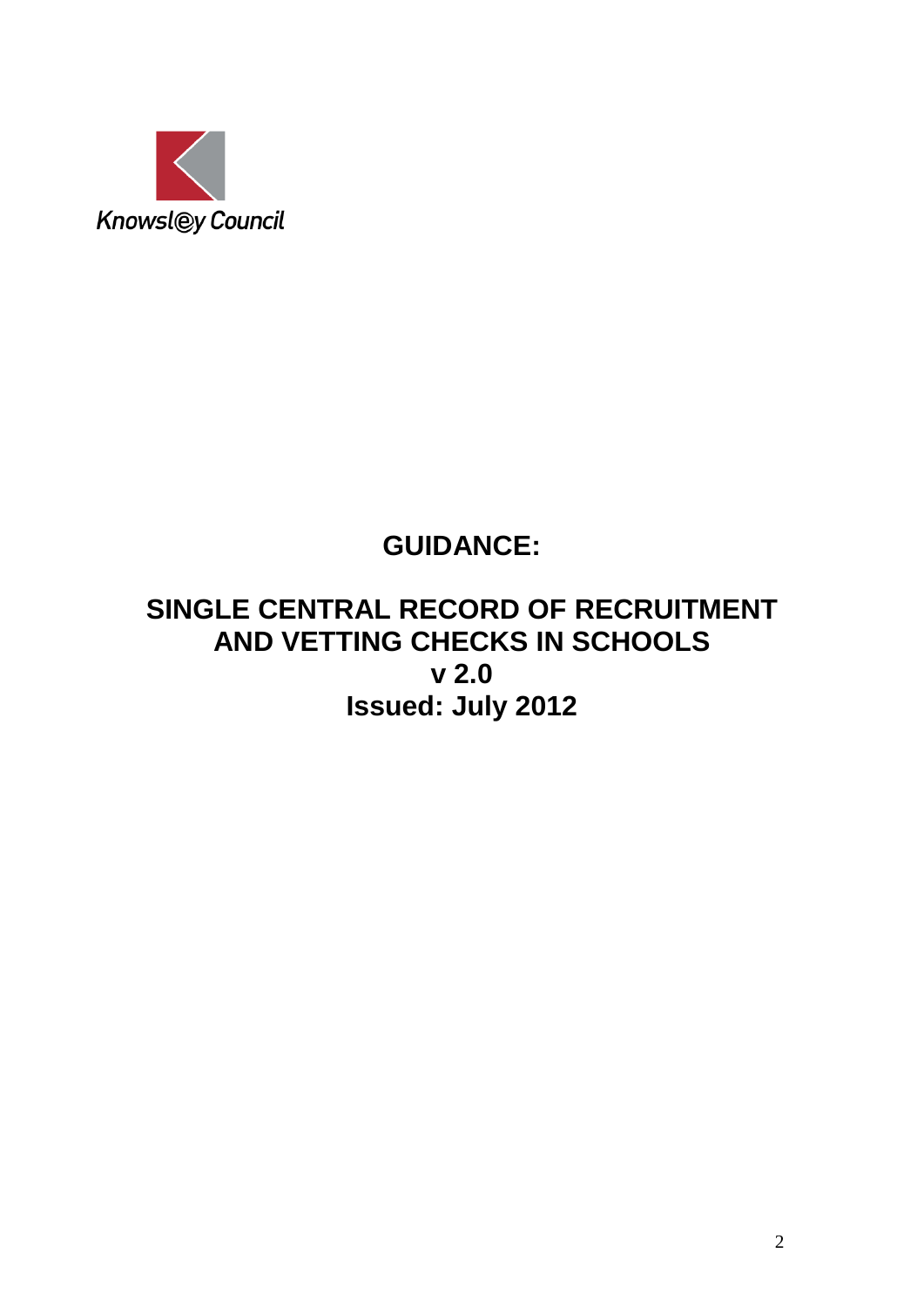# **1. INTRODUCTION**

This guidance has been written to assist head teachers in interpreting the DfE document 'Safeguarding Children & Safer Recruitment in Education', in relation to the Single Central Record, following requests from schools for more clarity on this key aspect of any OFSTED inspection. This guidance should be read in conjunction with the DfE document above. As the DfE guidance is lengthy and to assist head teachers in identifying the salient points in relation to the Single Central Record where possible the direct reference has been made to the DFE guidance.

# **1.1 The Legislation**

The duties imposed by s175 of the Education Act 2002 make explicit the responsibility of local authorities, governing bodies and proprietors for safeguarding and promoting the welfare of children as part of fulfilling their common law duty of care towards the children for whom their organisation or establishment is responsible.

The requirement, under the intended School Staffing (England) (Amendment) (No 2) Regulations 2006 that:

- Schools must keep a single central record detailing a range of checks carried out on their staff;
- All new appointments to the school workforce who have lived outside the United Kingdom are subject to such additional checks as deemed appropriate and where the required DBS Enhanced Disclosure is not considered sufficient to establish suitability to work with children and young people;
- Schools must satisfy themselves that supply staff have undergone the necessary checks to assess their suitability for the post; and identity checks must be carried out on all appointments to the school workforce before the appointment is made.

In addition to your school staff, Section 2 of this document outlines the single central record requirements for different types of visitors (none school staff) to schools (see 2.7 onwards).

# **1.2 The Role of Governing Bodies**

Governing Bodies are accountable for ensuring that their establishment has effective policies and procedures in place in accordance with this guidance, and be responsible for the monitoring the school's compliance with them.

# **1.3 Head Teachers**

Head teachers of all schools should ensure the policies and procedures adopted by the Governing Body are fully implemented, and followed by all staff; sufficient resources and time are allocated to enable the designated person and other staff to discharge their responsibilities. OfSTED will expect to see all policies relating to Safeguarding Children in a single file.

# **1.4 Extended Schools and Before and After School Activities**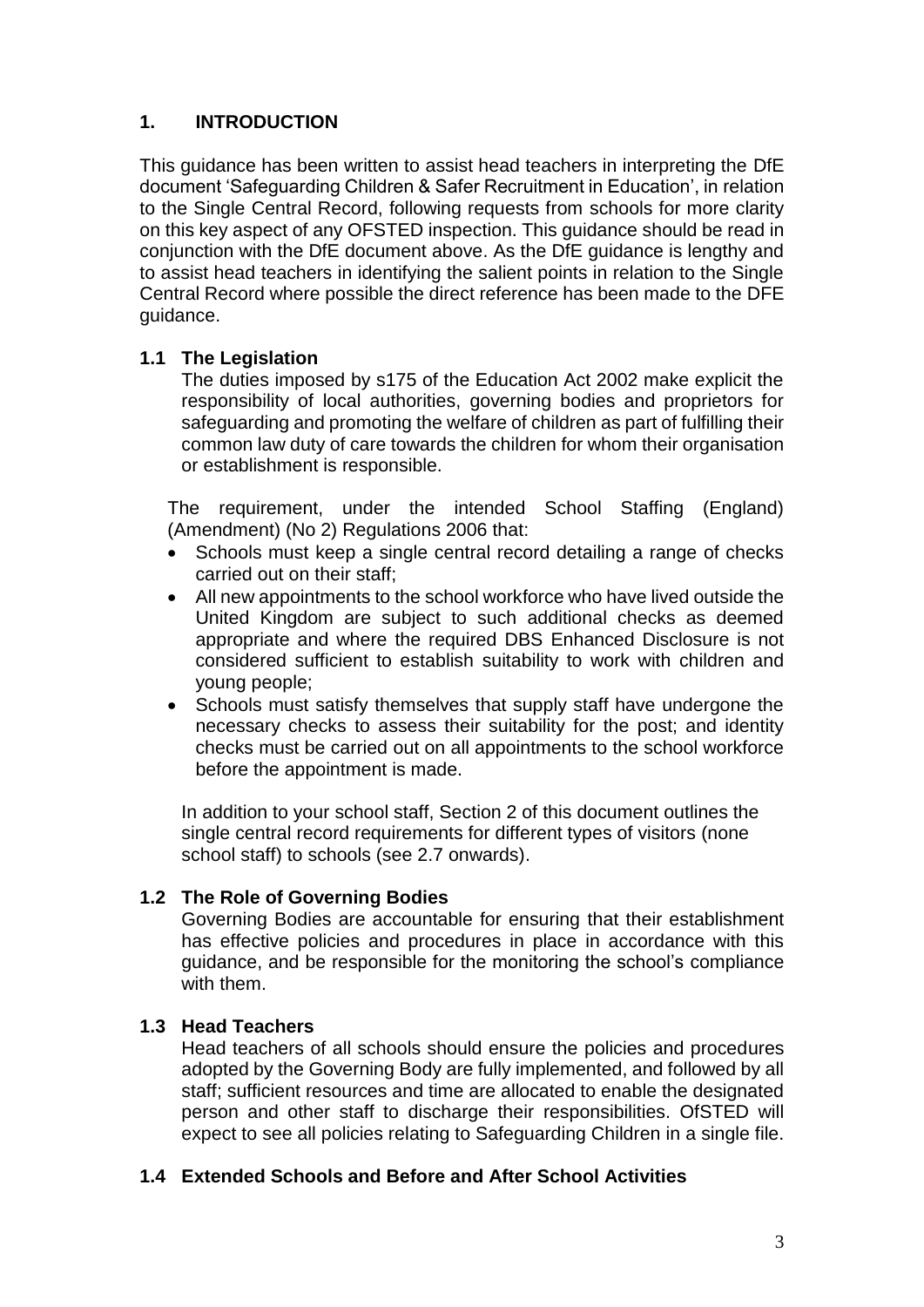Where the Governing Body provides services or activities directly (under the supervision or management of school staff), the school's arrangements for child protection will apply.

Where services or activities are provided separately by another body eg under PFI, the governing body should seek assurance that the body concerned has appropriate policies and procedures in place in regard to safeguarding children and child protection, and there are arrangements to liaise with the school on these matters where appropriate.

# **2. SINGLE CENTRAL RECORD OF RECRUITMENT AND VETTING CHECKS**

**2.1 What is a single central record of recruitment and vetting checks?** A single central record is a record of all the recruitment and vetting checks that have been carried out for those people who come into your school. It must be kept on one record ideally electronically so that you can keep it up to date but you should also keep a hard copy. It is not acceptable to have some records in a different location e.g. on SIMS and others in another format, the record must be complete and on one document. Schools should ensure the single record is kept in a secure format and is fully completed and updated ready for OfSTED Inspections.

# **2.2 Why do I need to keep a single central record?**

It is a statutory requirement and this document will form part of any OfSTED inspection. If you fail to keep the record in the required format or to maintain it and keep it up to date this will affect the outcome of the OFSTED inspection.

# **2.3 How often should the record be updated?**

The single central record must be constantly updated with any change of staff or volunteers so that at any moment in time it is completely up to date and accurate. Failure to keep the record up to date may result in a negative OFSTED outcome.

# **2.4 What information do I need to record on the single central record?**

You must have a record of the following people:

- All staff who are employed to work at the school
- All supply teachers whether employed directly by the school or through an agency.
- All volunteers including governors who also work as volunteers.
- All others that have been chosen by the school to work in regular contact with children within the school, and people brought into the school to provide additional teaching or instruction for pupils but who are not staff members eg a specialist sports coach.

For each individual you must record on the Single Central Record the name, address and date of birth and the record must indicate whether or not the following checks have been completed:

• Identity checks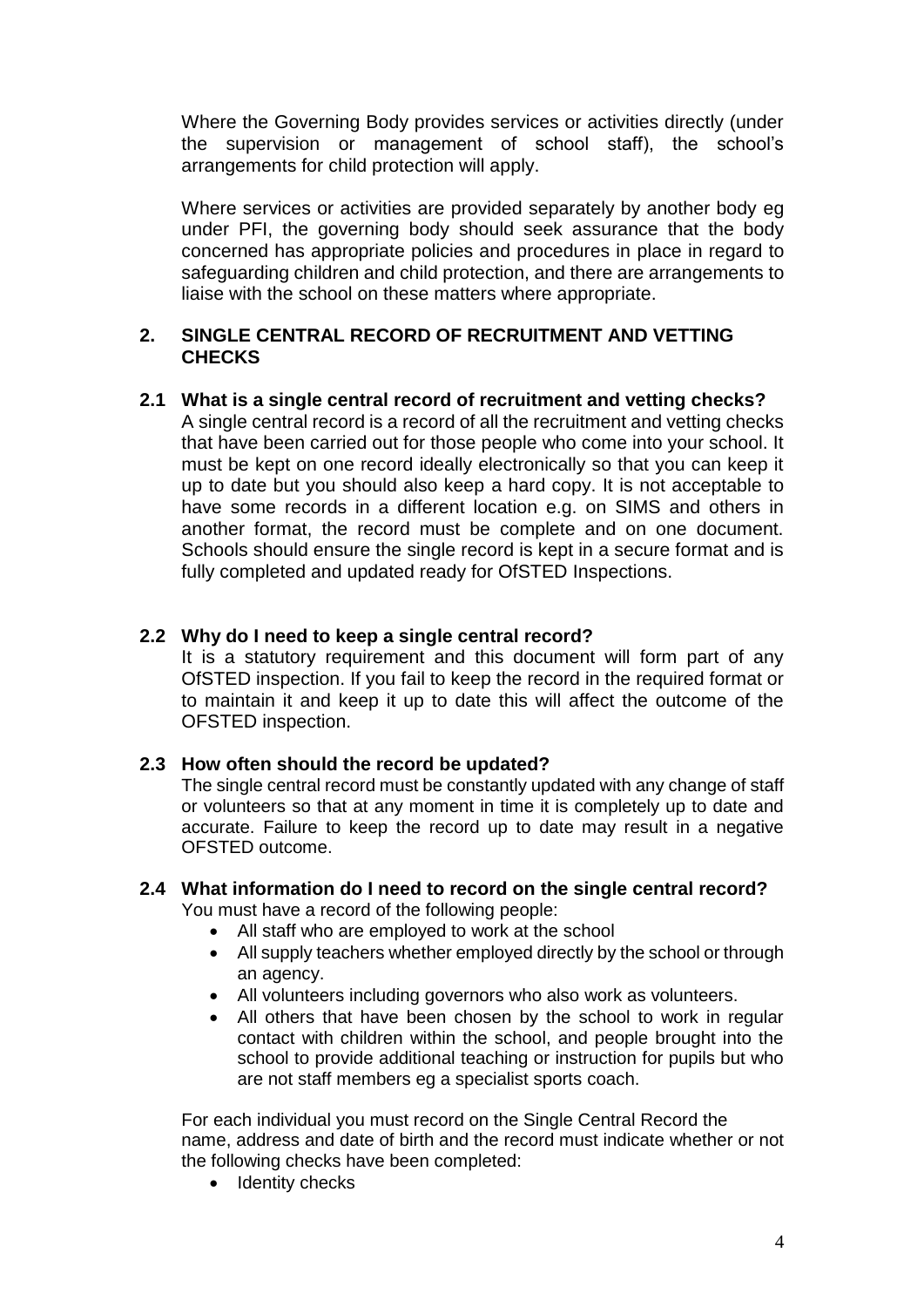- Qualification checks for any qualifications legally required for the job eg those posts where a person must have QTS, NPQH, PGCE.
- Checks of permission to work in the UK.
- List 99 checks.
- DBS Enhanced Disclosure including the issue date and disclosure number.
- Further overseas criminal record checks where appropriate eg certificates of good conduct from relevant embassies or police forces.

The record must also show the date on which each check was made or the relevant certificate obtained and should show who carried out the check. It is sufficient to record the name of the person who carried out the check on the single central record, it is not necessary for the person to sign.

#### **2.5 What should be recorded for supply teachers?**

Where supply staff are employed directly by the school, the school must complete all the relevant checks as for other employed staff and record this on the single central record.

For the purposes of creating the record of checks **for supply staff provided through a supply agency the school will need written confirmation from the agency that it has satisfactorily carried out the necessary checks**. This information should then be recorded on the single central record. The school does not need to carry out or see the checks itself except where there is information contained in the DBS Disclosure. However, identity checks must be carried out by the school to confirm that the individual arriving at school is the person the agency has referred to them.

# **2.6 What about volunteers?**

Details of all volunteers and the relevant checks must be kept on the school's single central record and kept up to date as per para 4.50 bullet point 3 of the DfE guidance.

**Schools should adopt the same recruitment measures as it would for employed staff**, particularly where it is considering volunteers about whom there is little or no recent knowledge.

In other circumstances where a school approaches **a parent who is well known to the school** a streamlined approach can be taken. **This would include seeking references, checking to ensure others in the school know of no concerns, conducting an informal interview to gauge the person's aptitude and suitability, and undertaking a List 99 and DBS Disclosure check.**

**Where a volunteer's role will be one-off**, such as accompanying teacher's and pupils on a day trip or helping at a school concert or school fair, those measures would be unnecessary provided that the person is not to be left unsupervised in charge of children. **You should, however,**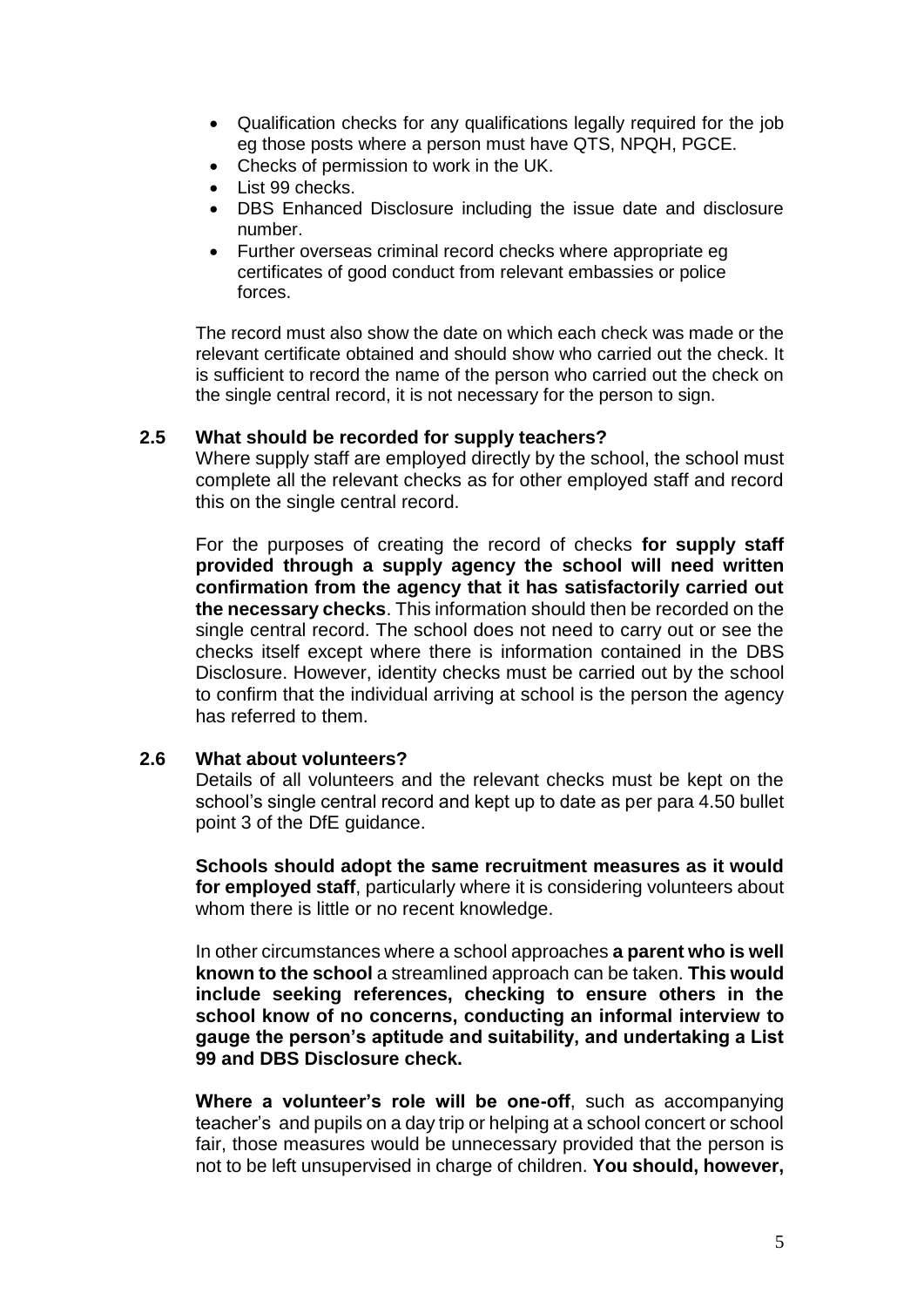**ensure that a List 99 check is carried out and pair up the volunteer with a member of staff who has been properly vetted and for whom a List 99 check and DBS check has been completed - it is also recommended that a risk assessment is completed.** Such volunteers should be recorded in the schools single central record at the time of the day trip but should be removed once this has come to an end.

Where **volunteers are recruited by another organisation** to work in a school e.g. sports coaches from a local club**, the school should obtain written confirmation from that organisation that the person had been properly vetted.** These should be included in the schools single central record.

# **2.7 Should I record pupils on work experience or work placement?**

**A** According to the DFE guidance para 4.23 **a work experience student is not required to have a DBS check**. Work experience students are in a similar category to ad hoc volunteers and therefore you are not required to place a work experience student on your central record. You would however need to check they are who they say they are on arriving for the placement. Due to the age of work experience students and the fact that they are unlikely to have a DBS or list 99 check **they must be properly supervised at all times and never left unsupervised with children at any time – it is also recommended that a risk assessment is completed.**

**Please note:** Prior to a work experience student commencing a placement, the following should be undertaken:

- An assessment in respect of the student themselves to ascertain any specific needs they might have, including (and importantly) any areas of vulnerability as a result of their position and role within the school
- A risk assessment that would identify any potential risks to children and then put in place any necessary safeguards
- **B Trainee Teachers -** Individuals who work on placement at the school on a regular basis **such as trainee teachers** should be placed on your Single Central Record in accordance with para 4.50 bullet point 3 of the DfE guidance. **The school should ask for written confirmation that all the necessary identity and vetting checks have been carried out as it is the provider's responsibility to ensures checks are made** (as per para 4.54 & 4.76 of the DfE guidance) and record the confirmation from the employing organisation on the schools single central record. Please note – As the DBS no longer issue copies of DBS clearances to employers, it will be the responsibility of the employee to submit the clearance certificate to their Headteacher within 14 days of receipt in order that the Headteacher can inform HR of the disclosure number and date of clearance.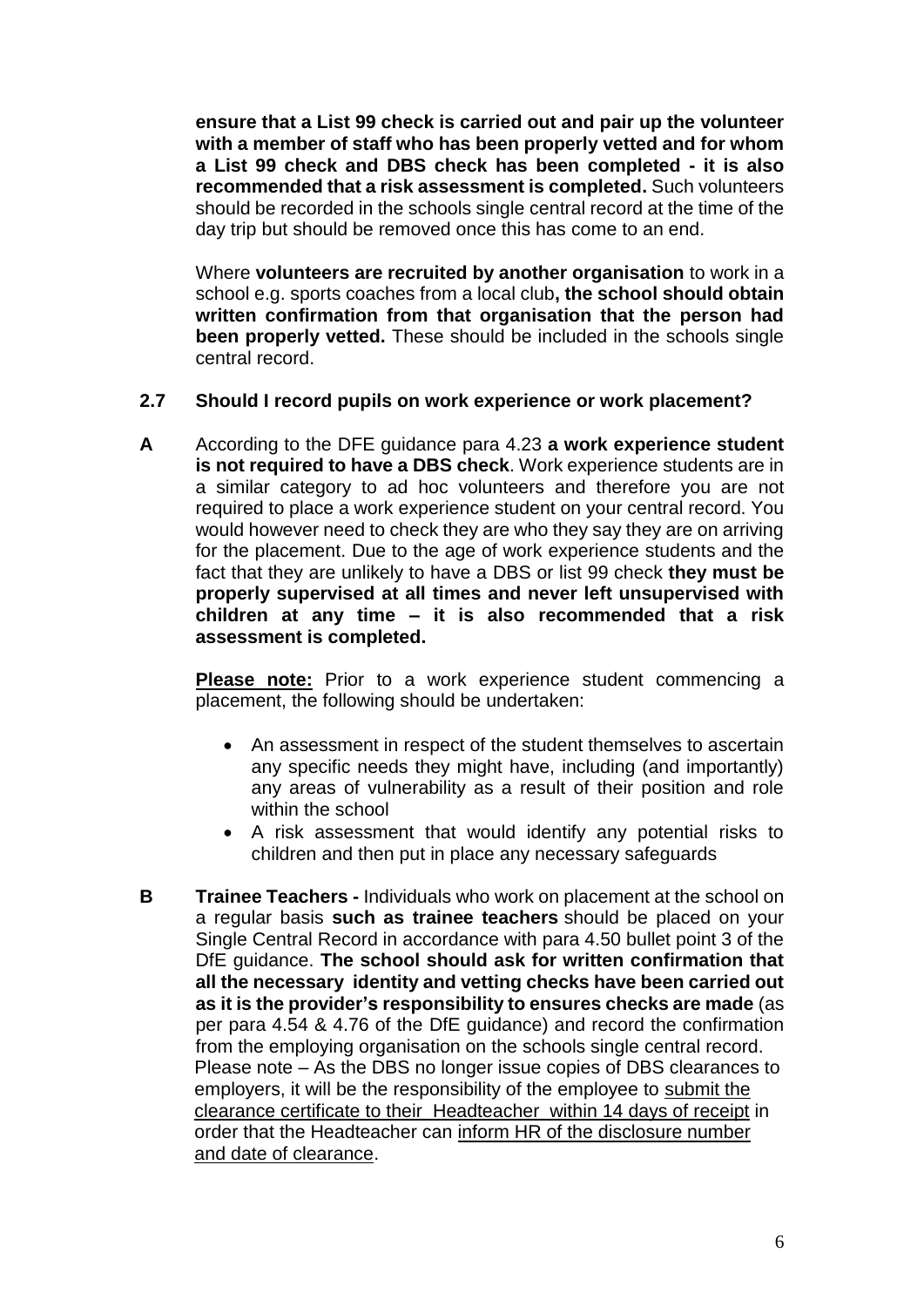On initial arrival at school you should check the individual's identity against their identity card.

In the event of a delay in receiving disclosures from the DBS, DfE guidance gives headteachers discretion to allow trainees to start working in a school subject to a satisfactory check of List 99 and completion of other normal recruitment procedures. Training providers should keep headteachers fully informed of the progress of applications for disclosures, since schools will want to maintain closer supervision of trainees who have not yet received enhanced clearance. In such instances, **it is also recommended that a risk assessment is completed.**

**Please note:** OfSTED and TDA guidance indicates that Trainee teachers would **not** normally be subject to more than one DBS check during the course of their programme, even when these extend beyond three years. Providers of ITT are not expected to make additional checks in respect of separate school placements, however, providers are required to inform schools of updates/issues in relation to change in circumstances as/if they arise.

# **2.8 Should I include other public sector staff on the single central record?**

- **A For staff employed directly by the school** eg Technicians/classroom assistants, including apprentices where applicable **all the necessary checks should be carried out by the school** and recorded on the single central record as per para 4.50 of the DfE guidance.
- **B** For **public sector staff based at a school as their normal place of work**, **eg catering staff, cleaners, relief caretakers,** including apprentices where applicable who are employed by another organisation; these staff should be placed on the Single Central Record in accordance with para 4.50 bullet point 3 of the DfE guidance. **The school should ask for written confirmation that all the necessary identity and vetting checks have been carried out** (as per para 5.2 above and para 4.54 & 4.76 of the DfE guidance) and record the confirmation from the employing organisation on the schools single central record. It is not necessary for the school to see the evidence of all the vetting checks and the DBS checks, **it is sufficient to record that these checks have been carried out by the employing organisation e.g. Local Authority (LA).** On arrival at school you should check the individual's identity against their employing organisations identity card.
- **C Staff employed by other organisations who work regularly at the school.** Individuals who visit the school on a regular basis **such as NHS (PCT) staff, Local Authority Officers** who are employed by another organisation should be placed on your Single Central Record in accordance with para 4.50 bullet point 3 of the DfE guidance. **The school should ask for written confirmation that all the necessary**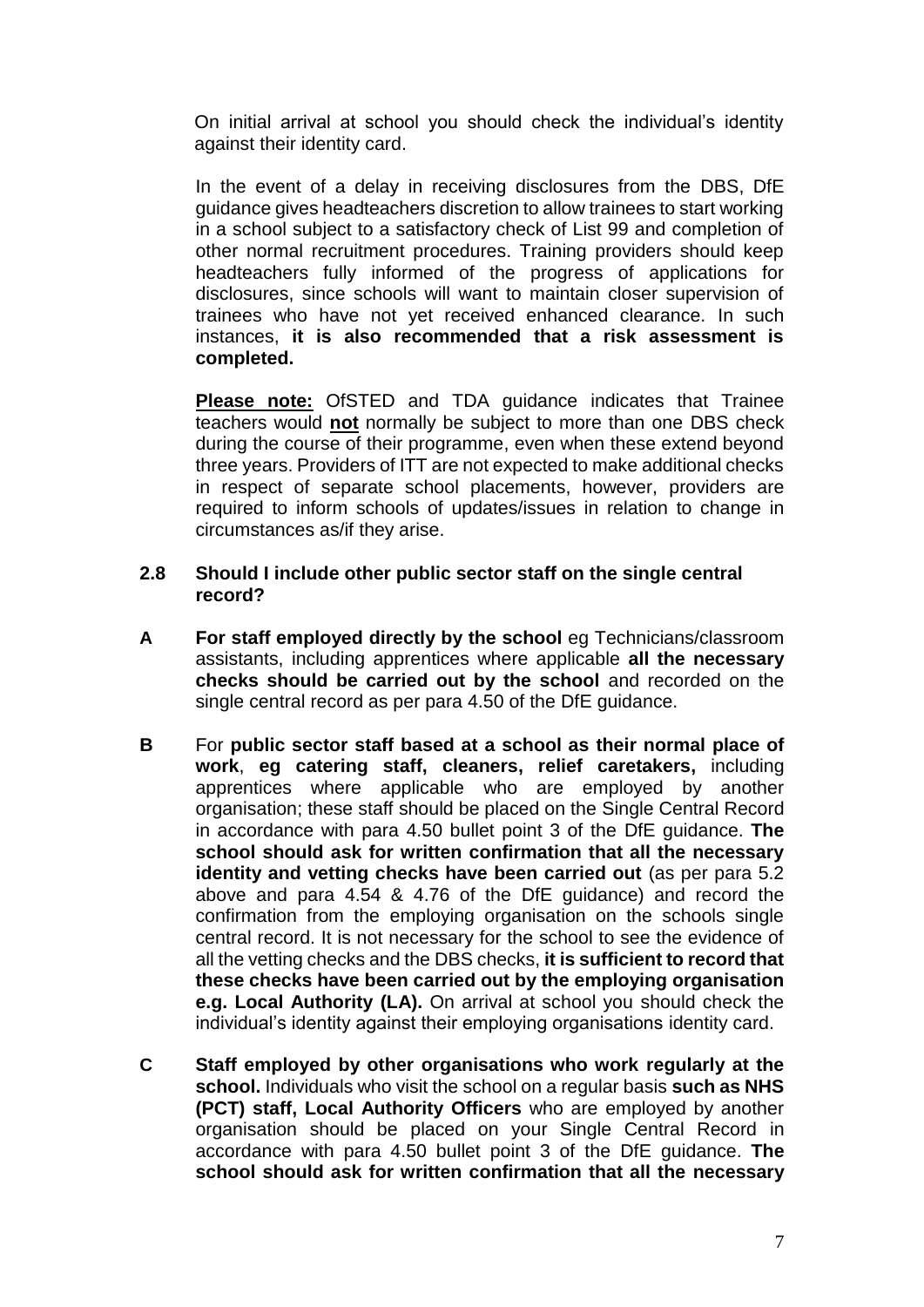**identity and vetting checks have been carried out** (as per para 5.2 above and para 4.54 & 4.76 of the DFE guidance) and record the confirmation from the employing organisation on the schools single central record. **It is not necessary for the school to see the evidence of all the vetting checks and the DBS checks, it is sufficient to record that these checks have been carried out by the employing organisation e.g. Local Authority.** On arrival at school you should check the individual's identity against their employing organisations identity card.

**D** Staff employed by other organisations **who visit the school on a professional adhoc basis eg advice, inspection, professional support are not required to be checked by the school or be on the Single Central Record as they are not a regular worker/ visitor** they only attend on an adhoc basis. **It is not necessary for schools to see DBS Disclosures** for these staff as appropriate checks will have been carried out by the employing organisation. **Prior to any visit schools may wish to check with the appropriate organisation and gain written confirmation that the necessary vetting and identity checks have been completed**. Schools should check an individual's identity on arrival at school and, at that point, it is sufficient to see only the individual's identity badge.

**Please note:** In the case of adhoc professionals from other LAs eg social workers (may occur if a young person is from outside the Borough), it is recommended that the school contacts the appropriate LA by telephone initially to gain the necessary confirmation checks. This can then be followed up by written confirmation. The individual will also be required to present the relevant ID.

**E** People **visiting the school on an adhoc** basis. Individuals who visit the school on an adhoc basis such as **eg Local Authority, HR, Neighbourhood Services,** (not identified elsewhere in this document) eg **environmental workers**, **Licensing Enforcement Officers**, **Trades Union Representatives, advisory organisation representatives, guest speakers are not required to be checked by the school** or be on the Single Central record as they are not a regular worker. When inviting guests, **the school should check the person's identity on arrival for safeguarding purposes**. We would advise an appropriate form of ID would be a photo ID e.g. driving licence. **Ad hoc visitors who have not been checked by the school or another employing organisation must be properly supervised at all times and never left unsupervised with children at any time.**

# **2.9 Contractors**

**A Building contractors -** Children should not be allowed in areas where builders are working, for health and safety reasons, so these workers should have no contact with children. However schools should ensure that arrangements are in place with contractors, via the contract where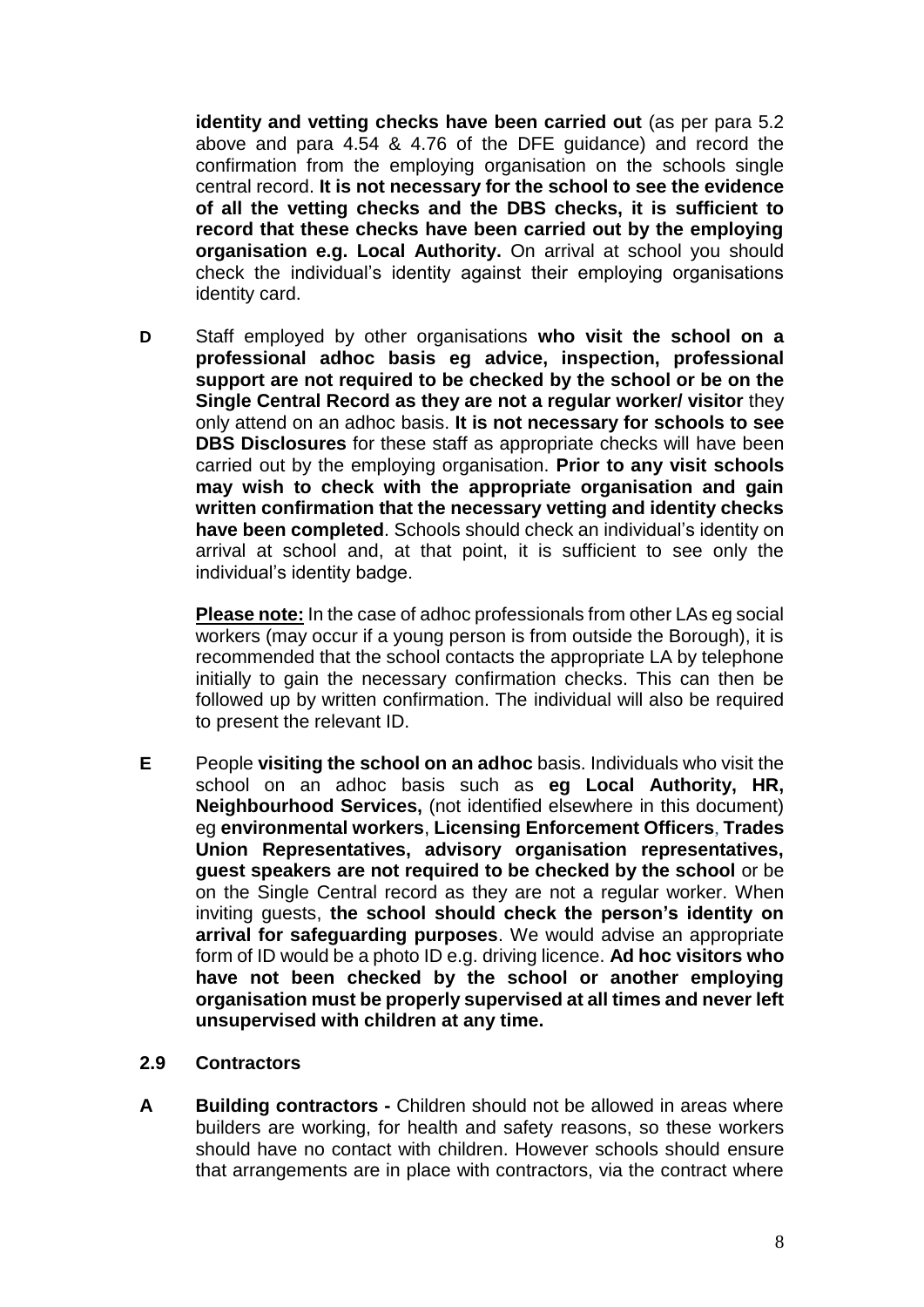possible, to make sure that any of the contractor's staff that come into contact with children undergo appropriate checks.

- **B PFI and Other Contractors -** PFI contract staff must be checked by the contractor in the same way as school employees (ie. including a DBS Disclosure), and such requirements should form part of the contract. **The outcome of such checks must be notified to the LA.** The contractor is also responsible for ensuring that the same procedures are followed by any sub contractors. **The contractor must provide the local authority with a list of its direct employees and those of any subcontractors at least 20 days before they start work on site.**
- **2.10 What about staff who work in breakfast clubs and after school clubs and children's centres on school sites? Where the governing body provides services or activities directly under the supervision of management of school staff**, the schools arrangements for recruitment, vetting and record keeping will apply and these individuals should appear on the schools central record. **If a third party is responsible for running the services there should be clear lines of accountability and written agreements setting out responsibility for carrying out recruitment and vetting checks on staff and volunteers.** The school should obtain written confirmation from the third party that the necessary checks have been carried out and should record these staff on the schools central record.
- **2.11 Should the school record taxi drivers who take children to and from school on regular basis?**

**Schools are advised to record these individuals on the single central record** in accordance with para 4.50 bullet point 3 of the DFE guidance. **The school should ask for written confirmation that all the necessary identity and vetting checks have been carried out** (as per para 5.2 above and para 4.54 & 4.76 of the DFE guidance) and record the confirmation from the employing organisation on the schools single central record. **On arrival at school you should check the individual's identity against their employing organisations identity card**.

If commissioning these services schools should make sure that the contract contains the requirement for all the necessary vetting checks to be carried out. You should ensure that the employing organisation has carried out the necessary vetting checks and ask them for written confirmation.

#### **2.12 What about peripatetic Music Teachers?**

Head teachers need to assess if these people are working at the school on a regular or adhoc basis. In giving the guidance below we are assuming they are regular workers. These people fall into two categories:

**A** Those **employed** by the Local Authority – these staff will have been checked by the LA and should produce identity cards in the usual way. If they attend your school on a regular basis you should record them on the single central record and record that the checks were carried out by the LA.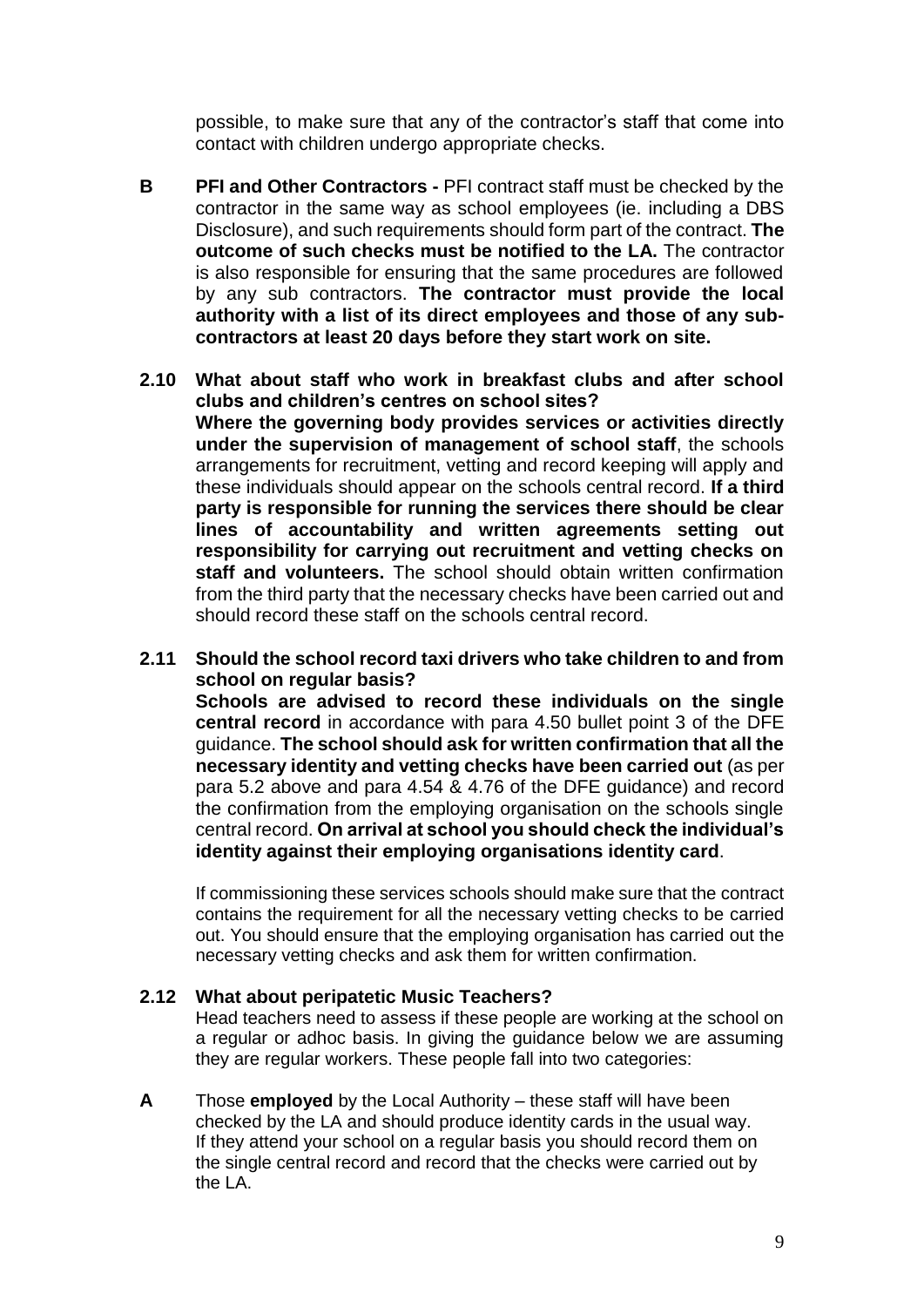**B** Those **approved** by the Local Authority – these individuals do not work for the Local Authority but have been approved by the Local Authority in terms of their suitability to teach music. The school should carry out all the necessary vetting checks and record them on the single central record. If the teacher is employed via a third party then the employing organisation should provide written confirmation that the necessary checks have been carried out and the school should record them on the single central record.

# **2.13 What should be recorded for staff or volunteers for whom an eDBS check has not yet been completed?**

Current DfE advice is that head teachers may undertake a risk assessment and allow individuals to start ahead of the result of a DBS check. However, Knowsley LA's advice is that an individual should not be started ahead of the eDBS check. In extreme circumstances where a decision is made by the head teacher to allow the individual to start work then this should be recorded on the single central record confirming that a risk assessment has been completed and suitable supervision put in place. You should also record that a DBS disclosure has been requested and the date. The risk assessment should be available for inspection. **You are advised, however, that this may negatively affect the outcome of any OFSTED inspection.**

# **2.14 Who should not be recorded on the single central record?**

- Visitors who have business with the head teacher or other staff or who have brief contact with children with a member of staff present. These individuals must be supervised at all times.
- Visitors or contractors who come onto site only to carry out emergency repairs or service equipment. These individuals must however, be supervised at all times whilst on school premises and should not be allowed to come into contact with children.
- People who are on site before or after school and when children are not present e.g. local groups who hire the premises for community or leisure activities.
- **Individuals attending a meeting or course** on the school premises for which the school lets out the facilities to a third party. **It would not be appropriate, however, for children to be present in the same areas that the meeting or course is being held and individuals should not have the opportunity for unsupervised access to children at any time.** The school must devise a protocol for the arrangements and ensure that these are adhered to at all times.

**The individuals in the above categories must not be left unsupervised at any time.**

# **3 Are schools required to carry out repeat DBS Disclosure checks?**

The only individuals required to have repeat DBS checks are: